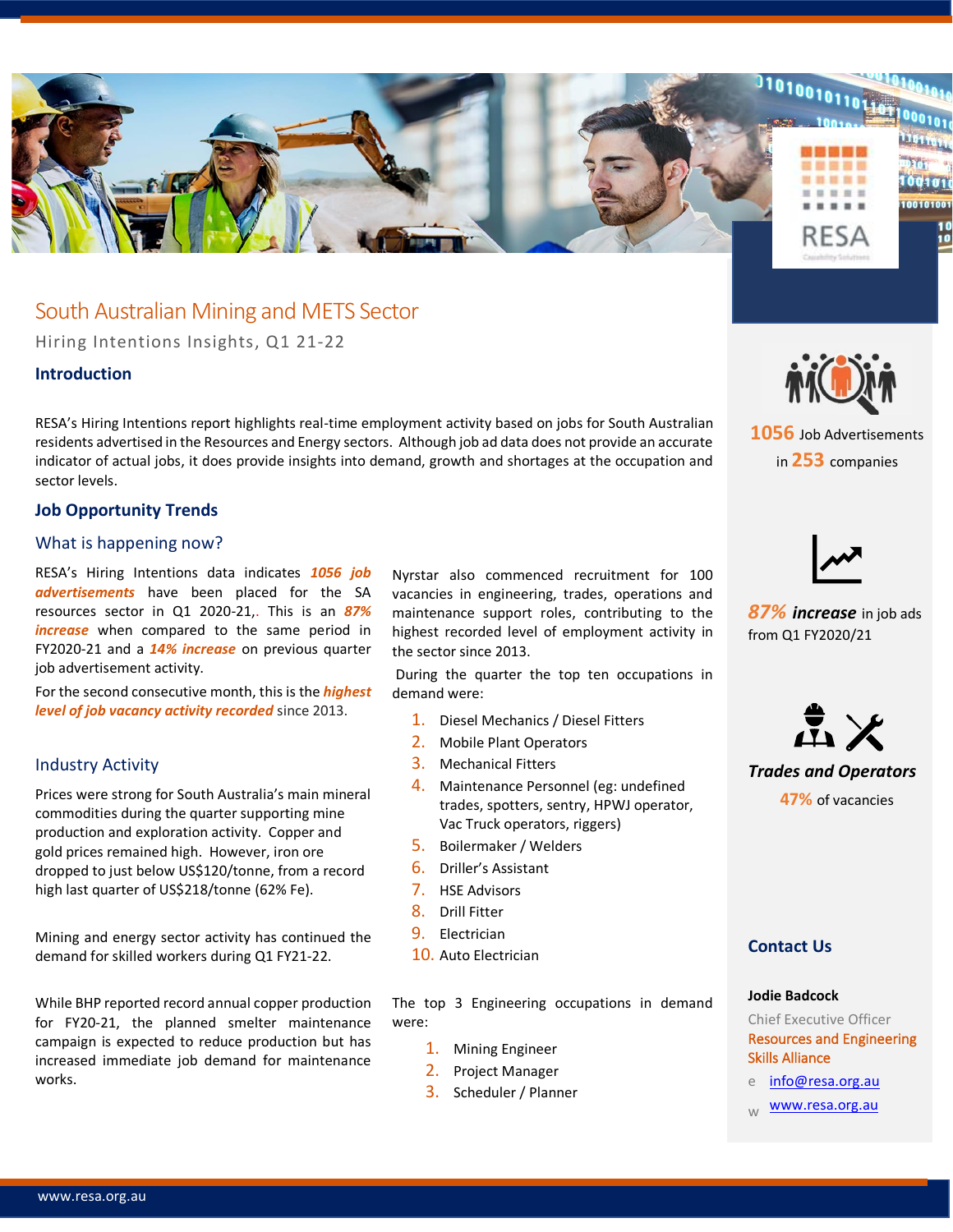# South Australian Mining and METS Sector

Hiring Intentions Data – Q1 21-22



Q1 FY21-22 jobs advertised reflects the *highest* level of *vacancy activity* in the



\*Job vacancies identified as **non-metro** includes occupations managed from a metropolitan location but usually undertaken in a nonmetropolitan region. eg: drillers, dump truck operators.

## Regional Distribution

The distribution of vacancies across the state has remained consistent in Q1 FY21-22. Adelaide advertised jobs represented 66% of the total, however 49% were for occupations more likely to be undertaken in regional SA.

33 job opportunities advertised in South Australia (not included in total) were for positions requiring relocation interstate or overseas, slightly less than in the previous quarter resulting in a ratio of 32:1 for SA based jobs to interstate/overseas. External (non SA based) demand is for heavy diesel & mechanical maintenance trades, operators, drilling operations and mining engineers– continuing the challenge for SA operations in retaining these high demand and highly skilled personnel.